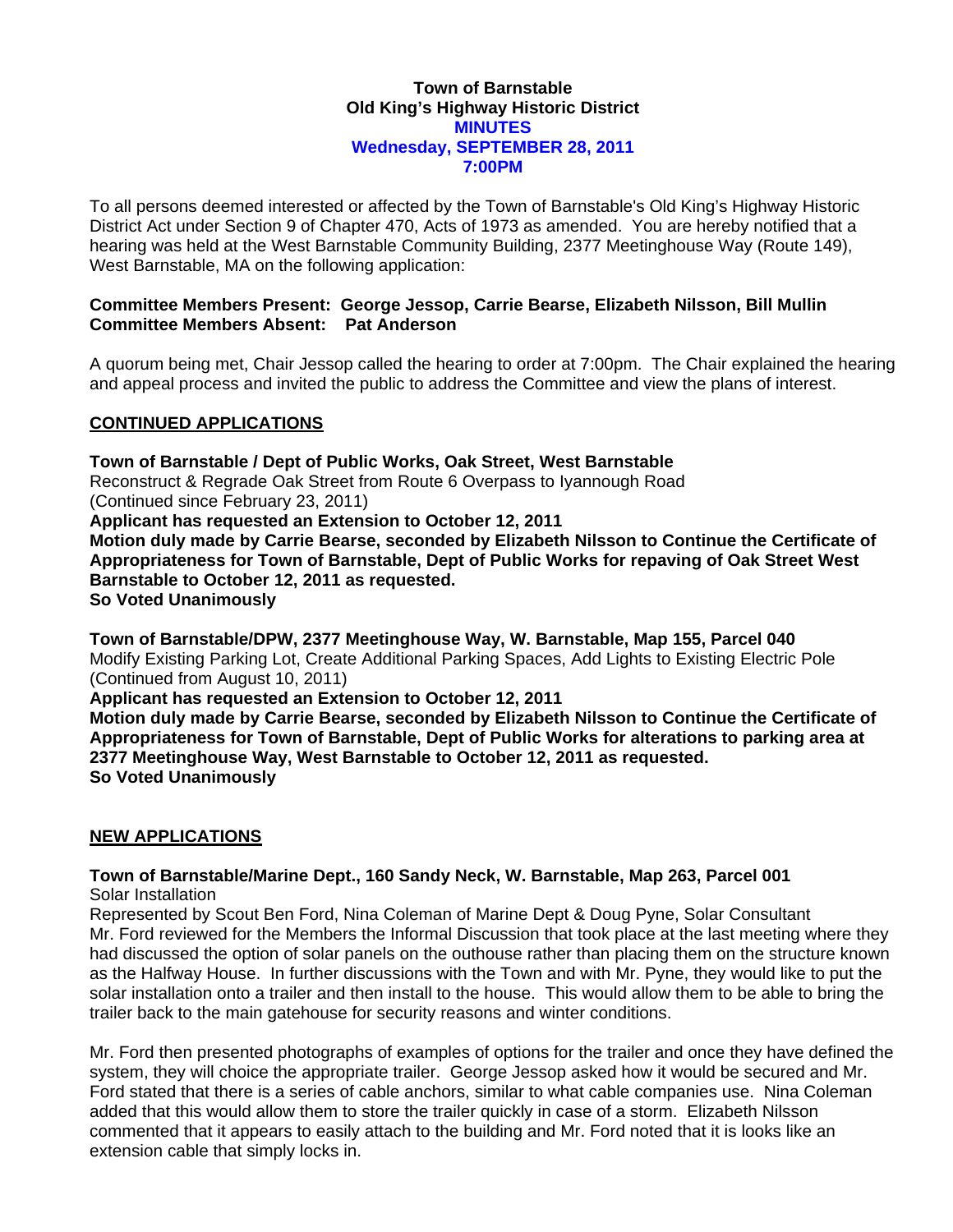**Motion duly made by Carrie Bearse, seconded by Bill Mullin to Approve the Certificate of Appropriateness for the Town of Barnstable/Marine Department for installation and use of solar panels on a movable trailer at 160 Sandy Neck, W. Barnstable as Submitted. So Voted Unanimously** 

# **Cape Cod Cooperative Bank, 1121 Main Street, W. Barnstable, Map 178, Parcel 003**

Replace Existing Signage

Represented by Carol Bugbee of Philadelphia Signs and John Fulone of Cape Cod Cooperative Bank Ms. Bugbee explained that the Bank has changed their name and rebranded the signage. This necessitates a change in signage. The wish to replace the free standing sign in the same location with a small hanging ATM sign below, and also the small plaque sign adjacent to the entry door.

Carrie Bearse asked the materials of the sign and Ms. Bugbee stated that the free standing sign will be made of a composite and the small plaque sign will be a satin white background on aluminum and both signs will have black satin finish for the lettering.

Elizabeth Nilsson added that the old sign is a much classier sign with the arch topping and the gold seashells and finials. George Jessop, too, expressed a preference for the old sign design, but understands the philosophy for wanting a newer sign. Carol Bugbee pointed out that the new sign does incorporate colonial caps on the posts.

# **Motion duly made by Carrie Bearse, seconded by Elizabeth Nilsson to Approve the Certificate of Appropriateness for Cape Cod Cooperative Bank at 1121 Main Street, W. Barnstable as Submitted for Signage.**

**So Voted Unanimously** 

# **CERTIFICATE OF EXEMPTIONS**

# **Trelegan, Gregory, 157 Salt Rock Road, Barnstable, Map 316, Parcel 011**

14' X 12' Deck

Represented by H. Brook Higginbotham, Contractor

Mr. Higginbotham presented photographs of the existing site as well as an aerial view of the lot. This property is fully enclosed by plantings and woods. The deck will not be seen from any way or from any abutting neighbors.

**Motion duly made by Carrie Bearse, seconded by Elizabeth Nilsson to Approve the Certificate of Exemption for Gregory Trelegan at 157 Salt Rock Road, Barnstable as Submitted. So Voted Unanimously** 

**Note: Carrie Bearse recused herself from the Discussion and Vote of the following application** 

# **Bearse, Carrie & Scott, 2755 Main Street, Barnstable, Map 258, Parcel 050**

Install 3' Natural Cedar Picket Fence – Rear of Home

Chairman Jessop reviewed the Certificate for a 3' cedar picket fence to be installed at the rear of the property for enclosure and safety for homeowner's dogs.

**Motion duly made by Elizabeth Nilsson, seconded by Bill Mullin to Approve the Certificate of Exemption for Carrie & Scott Bearse at 2755 Main Street, Barnstable as Submitted. So Voted Unanimously** 

**Oney, Steven, 240 Main Street, W. Barnstable, Map 134, Parcel 008**  10' x 12' Shed

**Motion duly made by Carrie Bearse, seconded by Elizabeth Nilsson to Approve the Certificate of Exemption as Submitted for Steven Oney at 240 Main Street, W. Barnstable. So Voted Unanimously**